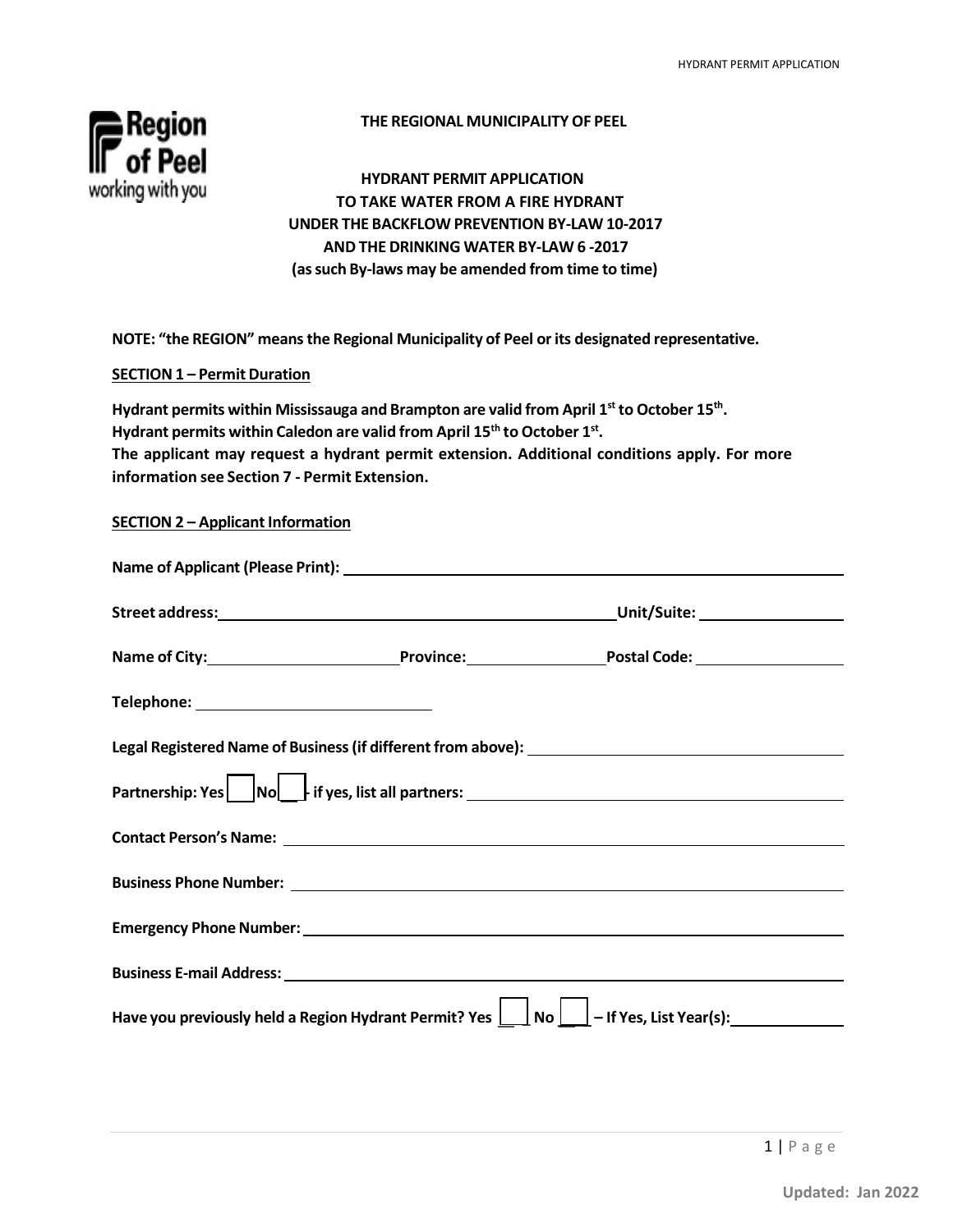# Brampton | Caledon **\_\_ \_\_ Is this permit for a capital project? Yes \_ No \_ If yes: Contractor SECTION 3 – Requested Installation Location 1. Municipality: Mississauga 2. Street address or nearestintersection: 3. Purpose of the water usage: 4. Area of Work (Streets/Intersection):** \_\_\_\_\_\_\_\_\_\_\_\_\_\_\_\_\_\_\_\_\_\_\_\_\_\_\_\_\_\_\_\_\_\_\_\_\_\_\_\_\_\_\_ **SECTION 4 – Capital Projects Project Number: \_ Project Manager: Is** water to be billed to: Capital Project

## **SECTION 5 - Insurance and Indemnification**

**Is this permit for Operations Staff? Yes**  $\Box$ 

**The Applicantshall defend, indemnify and save harmlessthe Region and those for whom it isresponsible at law for all claims, damages or losses for which the Region may be made liable or suffer as a result of the negligence ofthe Applicant and those for whom the Applicant isresponsible at law.**

**\_\_ \_\_**

**During the term of this Contract, the Applicant is required to maintain in full force and effect and at its own expense, the following insurance coverage:**

**General liability insurance including bodily injury and death, personal injury, property damage including loss of use thereof, contractual liability, non-owned automobile liability, owners' and contractors' protective, products and completed operations, employers' liability and sudden and accidental pollution liability, with coverage including the activities and operations conducted by the applicant and those for whom the applicant is responsible for in law. These policies will all (1) be written on an occurrence basis with coverage for any one occurrence or claim of at least \$2,000,000 and (2) name the Region as an additional insured. The applicant is responsible for payment of any loss or losses within the deductible orself-insured retention.**

**Before the commencement of any operations hereunder, the applicant shall provide the Region a completed Certificate of Insurance on the Region's form ATTACHED evidencing compliance with the policy requirements as detailed above.**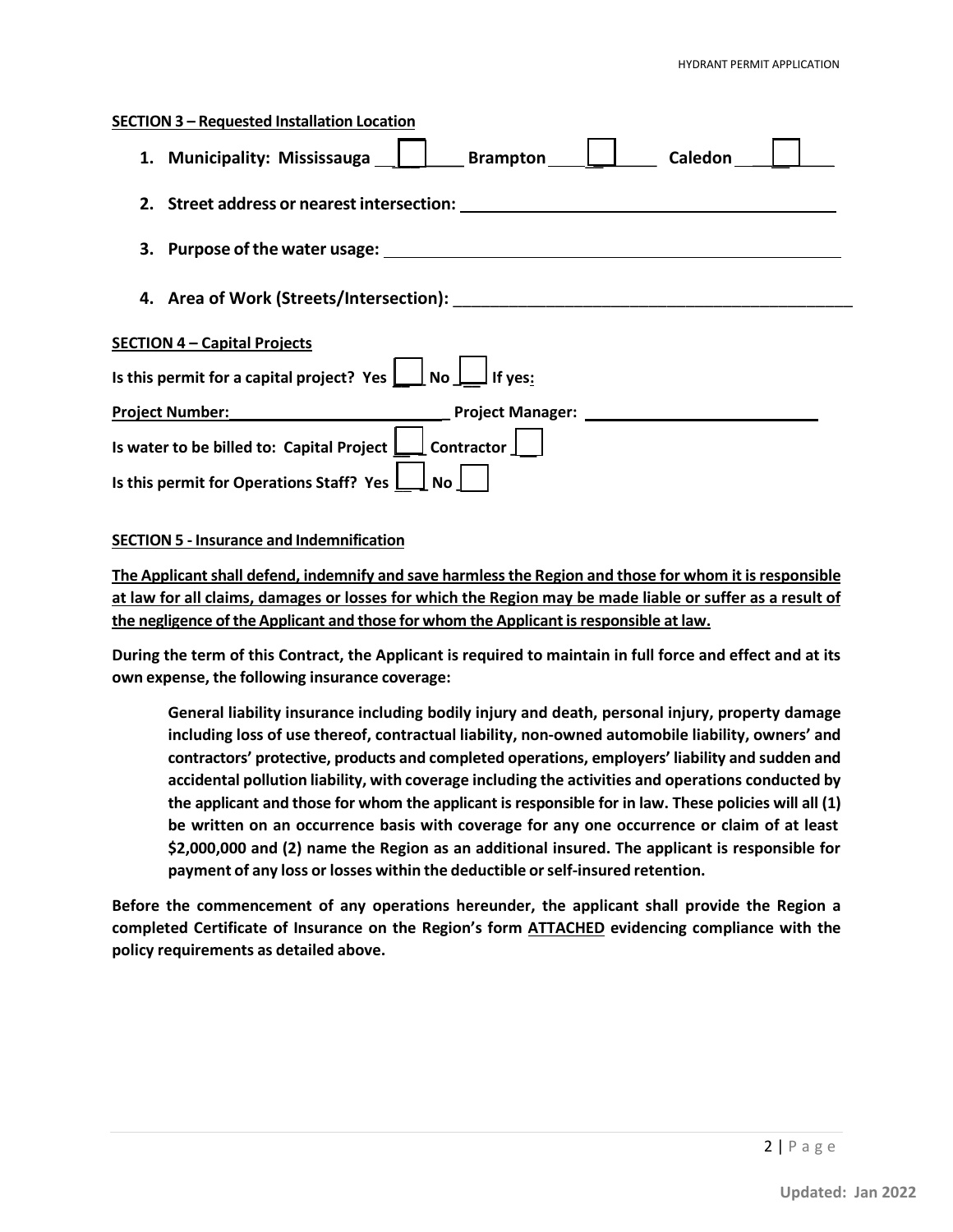#### **SECTION 6 – Installation of Meter and Appurtenances**

**Upon issuance of this permit the applicant will be required to attend a mandatory meeting to review all conditions of the permit. Following this meeting the applicant will be contacted by the appropriate Public Works yard to arrange a site meeting with Region staff. Region staff will install the hydrant meter and appurtenances and provide the applicant with instructions on hydrant operation. The hydrant permit** must by shown to staff prior to the installation and be kept in each vehicle that will be using the water.

**Once installed the meter and appurtenances will be subject to random inspections. Any evidence that the meters or appurtenances have been tampered with, moved, or broken will result in the permit being suspended or terminated immediately and the meter and appurtenancesremoved.**

#### **SECTION 6B – Moving of Hydrant Meter and Appurtenances**

**Any request to move the hydrant must be made to the Region's Backflow Prevention Section. Moving a meter without permission will result in the permit being suspended or terminated immediately. The**  cost of moving the meter and backflow is  $$158 + HST$  and will be added as a fee when the final **invoice is generated.**

**If there is a request to move a private meter and backflow device, the backflow device must be tested at the new location by a qualified person as per the Region's Backflow Prevention By-law 10-2017, no exceptions. All paperwork must be provided to the Region within 2 business days. Regional staff are able to test private backflow devices at a cost of \$50 for the report pluslabour costs.**

**Movement of a hydrant will not be approved if the request is for cross-boundary movement (ex. Mississauga to Brampton). If the client requires a hydrant to be moved across municipal boundaries a new permit application must be submitted.**

#### **SECTION 7 – Removal of Meter and Appurtenances**

**The meter and appurtenances will be removed by Region staff at the end of the permit duration. If the applicant no longer requiresthe permit, they must contact the Region's Backflow Prevention Department or the Region's Environmental Control Section to have the assembly removed, otherwise the applicant will be charged for the entire duration of the permit.**

#### **Region of Peel – Environmental Control**

**Phone 905-791-7800 x 3101**

**Fax Attention: Administrative Assistant 905-566-4628**

**E-Mail [backflowprevention@peelregion.ca](mailto:backflowprevention@peelregion.ca)**

**Standard Mail The Regional Municipality of Peel Environmental Control Section 3515 Wolfedale Road Mississauga, ON L5C 1V8**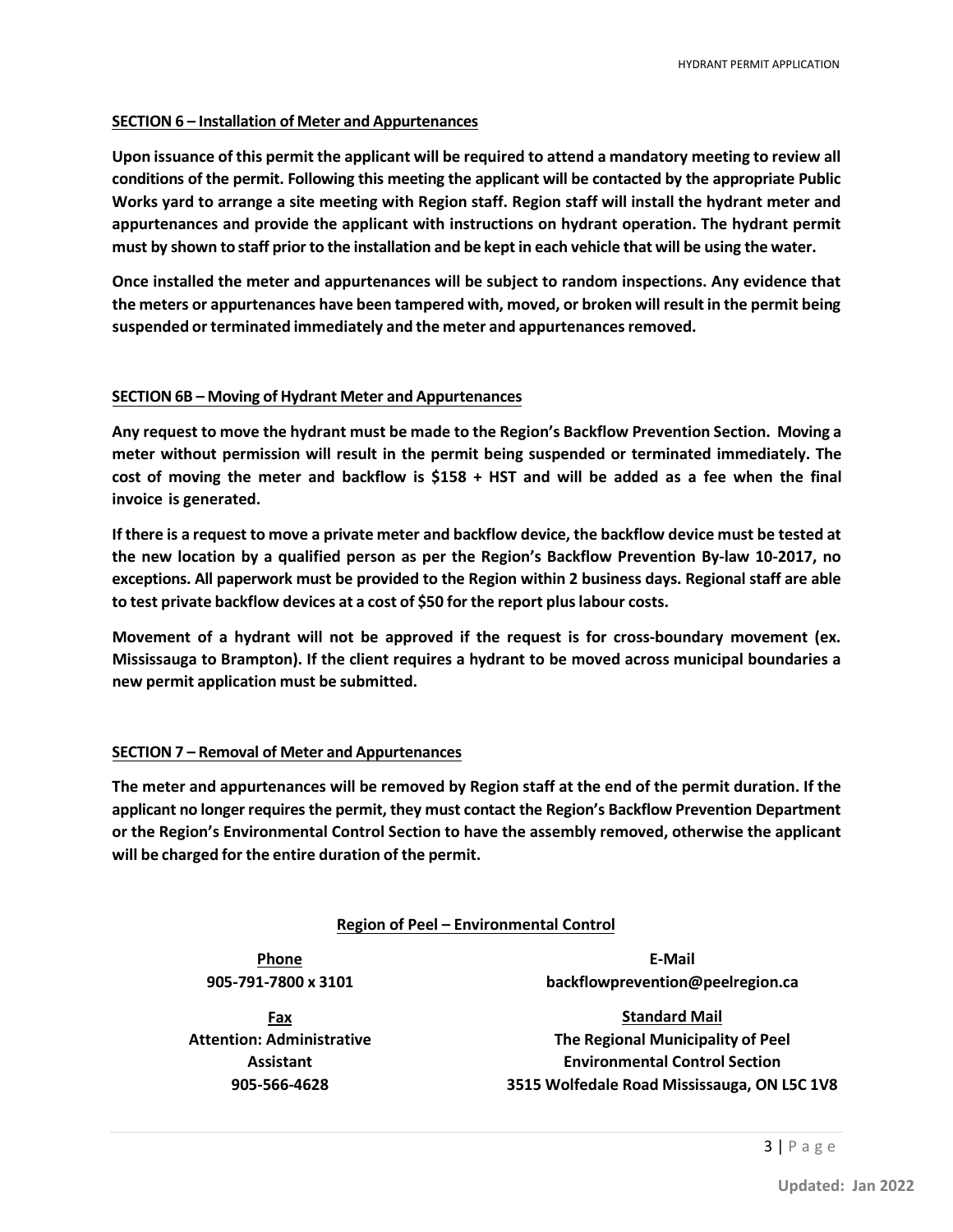#### **Section 8 – Permit Extension**

**The applicant may request a hydrant permit extension by notifying the Region of Peel Backflow Department at least 7 days before the expiry of their permit. If the permit extension is approved, the applicant is responsible for providing an appropriate insulated box capable of preventing freezing damage to the hydrant and all associated equipment (meter, backflow preventer and control valves). A heat source must be provided to ensure the equipment does not freeze and ensure there is no fire hazard. The applicant is solely responsible for maintenance, repair and/or replacement of the insulated box, including costs incurred by damages resulting from the fire hydrant being used for firefighting purposes or damages by a third party.**

**If there is no insulated box and/or heat source present after October 15 the extension will be cancelled.**

**No extension will be granted beyond December 15. If the applicant requires an extension beyond this date, they must apply for a new permit in the new year.**

## **Section 9 – Deposit**

**A deposit of \$3500 must be paid to the Region for each hydrant permit. The deposit covers the replacement costs for all equipment as well as the labour costs associated with installation and removal of the equipment. The deposit can be paid by cheque, debit card or credit card. Cheques can be made payable to the Region of Peel. The deposit will not be processed until after the permit is approved.**

#### **Section 10 – Fees**

**Application Fee: \$260 + HST to be submitted with application (NON-REFUNDABLE)** 

**The following fees will be debited from the permit holder's deposit:**

- **A. Backflow Rental Fee: \$3.07 per calendar day (no charge for first day)**
- **B. Water Meter Rental Fee: \$3.07 per calendar day + HST (no charge for the first day)**
- **C. Water consumption charge: metered volume (m<sup>3</sup> ) x water rate (\$/m<sup>3</sup> )**

**The water consumption charge is calculated when the permit expires, and a final meter reading has been taken.**

**The current water rate is posted online at: <https://www.peelregion.ca/water/billing/#rates> If the meter readings cannot be verified for any reason, including damage, loss or theft, the applicant will be charged the assumed water consumption rate of \$26 per calendar day plus HST.** 

**If any of the equipment is damaged, lost or stolen, the applicant is responsible for paying the actual cost of the repair or replacement.**

**If the fees exceed the deposit the permit holder must pay the outstanding balance by cheque, debit card or credit card. Cheques can be made payable to the Region of Peel.**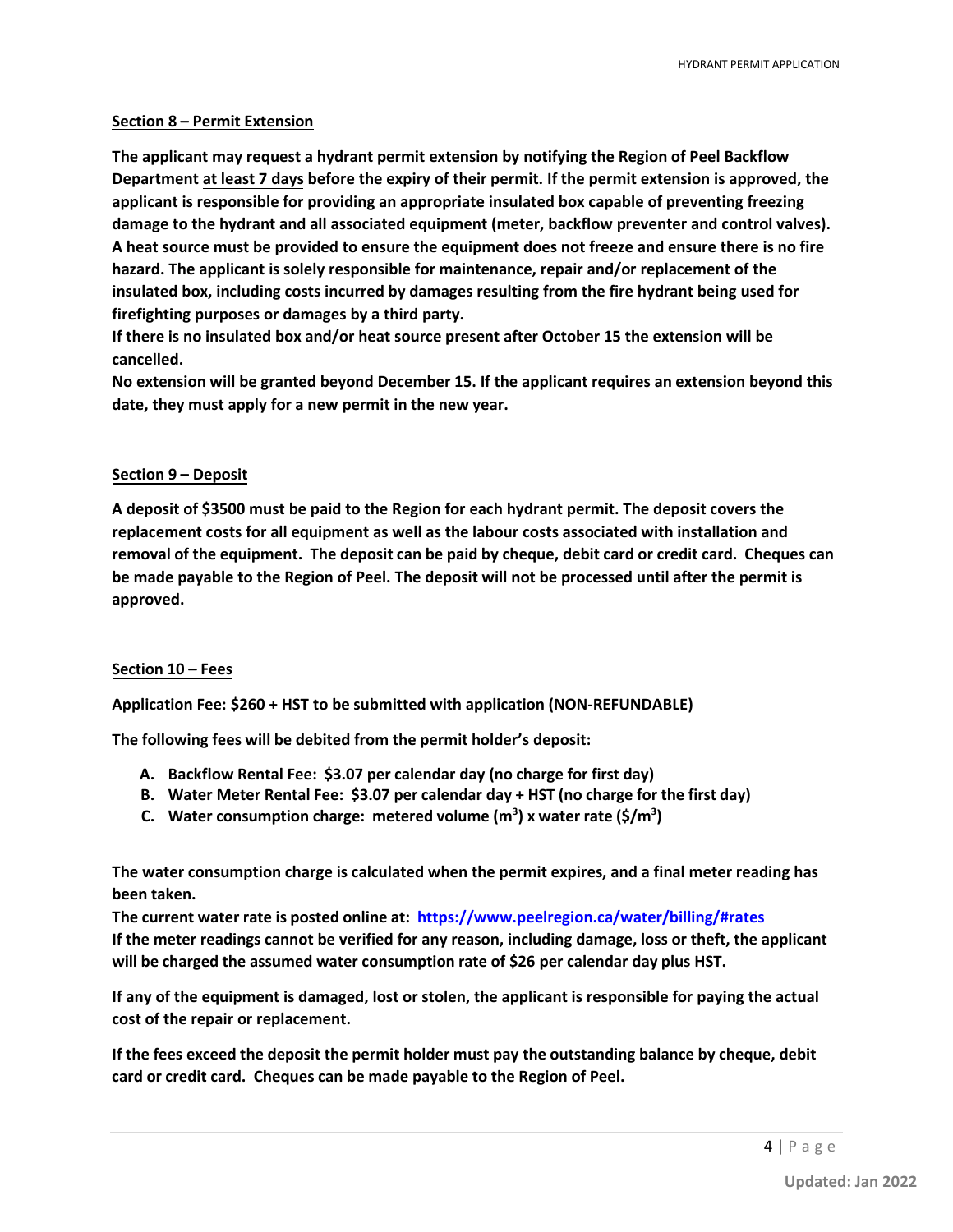#### **Section 11 – General Conditions**

- **A. Water from a fire hydrant is not to be used for potable purposes.**
- **B. Bulk water obtained from Region Assets must only be used within the Region. No Person shall haul bulk water obtained within the Region outside the geographical boundaries of the Region.**
- **C. No hydrant permit will be issued to an applicant when there is an outstanding account balance.**
- **D. Region staff and fire department personnel are the only people authorized to operate a fire hydrant**
- **E. At no time shall a hydrant meter and appurtenances be installed or removed by anyone other than Region staff.**
- **F. Flow through the meter is to be controlled using the gate valve supplied with themeter.**
- **G. All hydrant permits apply to a stationary installation. Floater permits are no longer permitted.**
- **H. All hydrant meter assemblies must include a reduced pressure principle (RP) backflow prevention device. The RP must be tested and certified annually by a qualified person as per the Region's Backflow Prevention By-law 10-2017 as amended from time to time.**
- **I. An applicant supplied water meter must be calibrated and certified prior to its use for the permit. The calibration certificate must be included with the application.**
- **J. An applicant supplied backflow prevention device must be tested and certified for the entire term of the permit. The device must be tested and passed at the time of installation and the test report must be provided to the Region within 2 business days. Failure to provide the test report will result in the permit being revoked. Any necessary testing during the permit is the responsibility of the applicant and the test report must be submitted to the Region within 3 days of the test being requested**
- **K. All hoses and fittings must be supplied by the applicant.**
- **L. During operation of the hydrant, meter and appurtenances the applicant must not connect any equipment, hoses, connectors, fittings, tanks or storage containers that have or may have ever been exposed to pesticides or hazardous chemicals.**
- **M. Large connections such as a fire hose will only be made from hydrants on watermains 200mm (8 inches) in diameter and larger.**
- **N. No permits are to be provided on unlined iron watermains.**
- **O. Upon issuance of this permit a copy must be kept with each vehicle that takes water from the approved hydrant. The permit must be made available for presentation upon request by Region staff. Random inspections will take place and if there are any vehicles without an approved permit, they will be required to disconnect from the hydrant, the device will be removed, and the permit cancelled. The applicant will be able to reapply for the permit, but all fees will need to be paid again.**
- **P. Where a change occurs in the information required in this application, the applicant named herein must submit to the Region, the new information within 30 days of the change. Failure to do so will result in a violation of the permit and water taking privileges will be suspended or terminated.**
- **Q. It is the responsibility of the applicant to properly secure the meter and appurtenances to protect them from theft or damage. The applicant must notify the Region immediately of any theft, loss or damage. The applicant will be charged for any damaged, lost or stolen equipment.**
- **R. Taking water from a hydrant must be in compliance with the Region's Water By-law 6-2017 as amended from time to time. Contravention of any provisions of By-law 6-2017 will be subject to the penalties set out in Sections 48 to 52 of By-law 6-2017.**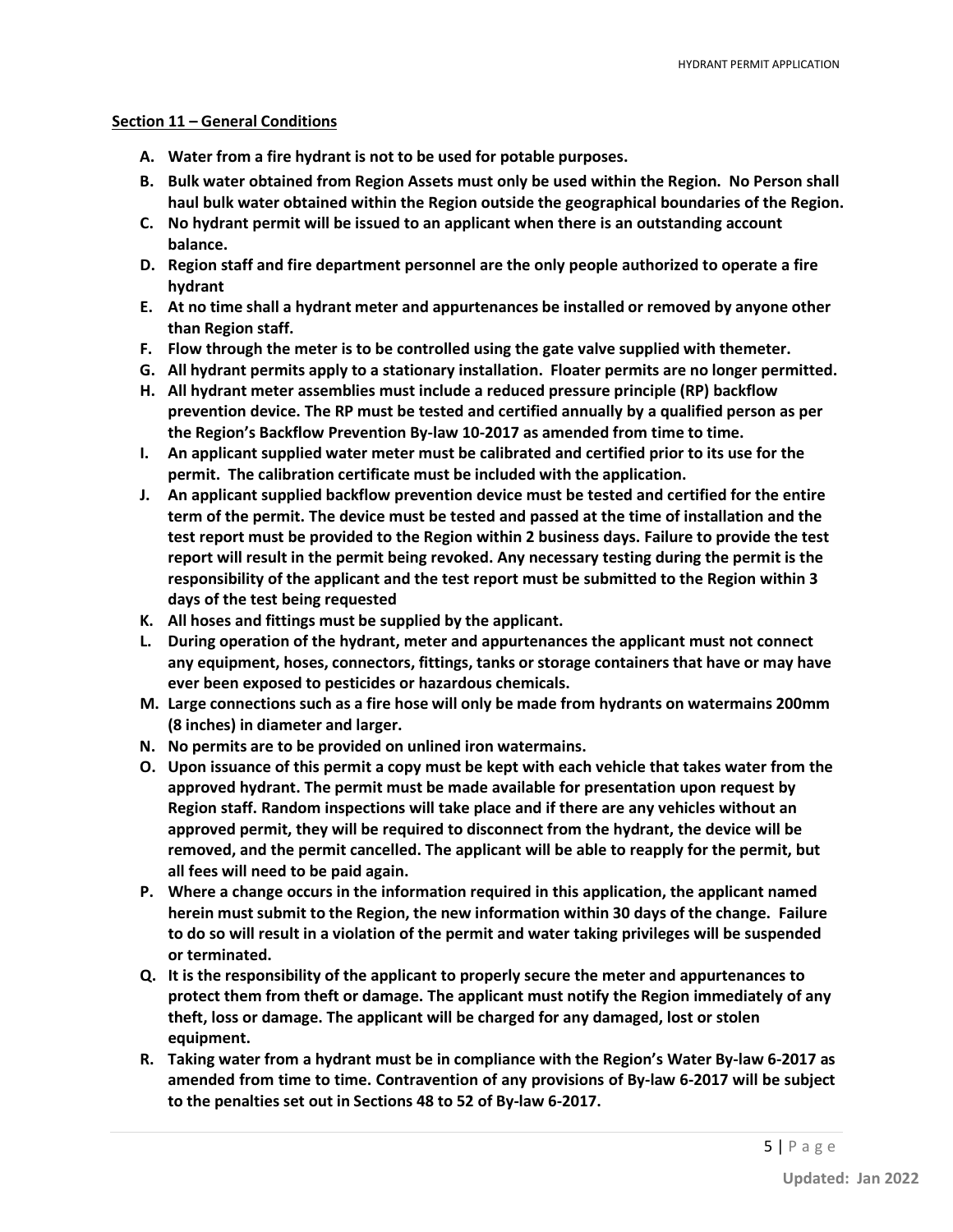- **S. Taking water from a hydrant must be in compliance with the Region's Backflow Prevention By-law 10-2017 as amended from time to time. Contravention of any provisions of By-law 10- 2017 will be subject to the penalties set out in Section 33-37 of By-law 10-2017.**
- **T. The applicant must adhere to all conditions set out in this permit. Contravention of any conditions set out in this permit will result in the applicant's permit being suspended for:**
	- **a. First violation suspension of water taking privileges for 30 consecutive days, permit held open;**
	- **b. Second violation suspension of water taking privileges for 365 consecutive days, permit cancelled immediately;**
	- **c. Third violation termination of water taking privileges. No reapplication for privileges accepted.**
- **U. Privilege of taking water will be terminated forthwith by the Region at any time, if in the opinion of the Commissioner of Public Works, without limiting any provision of the Municipal Act, the Region may shut off the supply of Drinking Water to Land if the Commissioner believes, on reasonable and probable grounds that By-law 6-2017 and or By-law-10-2017 have been contravened at or in respect of the Land.**
- **V. This permit when issued shall not be assigned or transferred by the applicant without the written consent of the Region.**
- **W. If any condition hereof is prohibited or unenforceable, such provision shall be deemed severable and shall not invalidate or render unenforceable the remainder of the conditions in this application.**